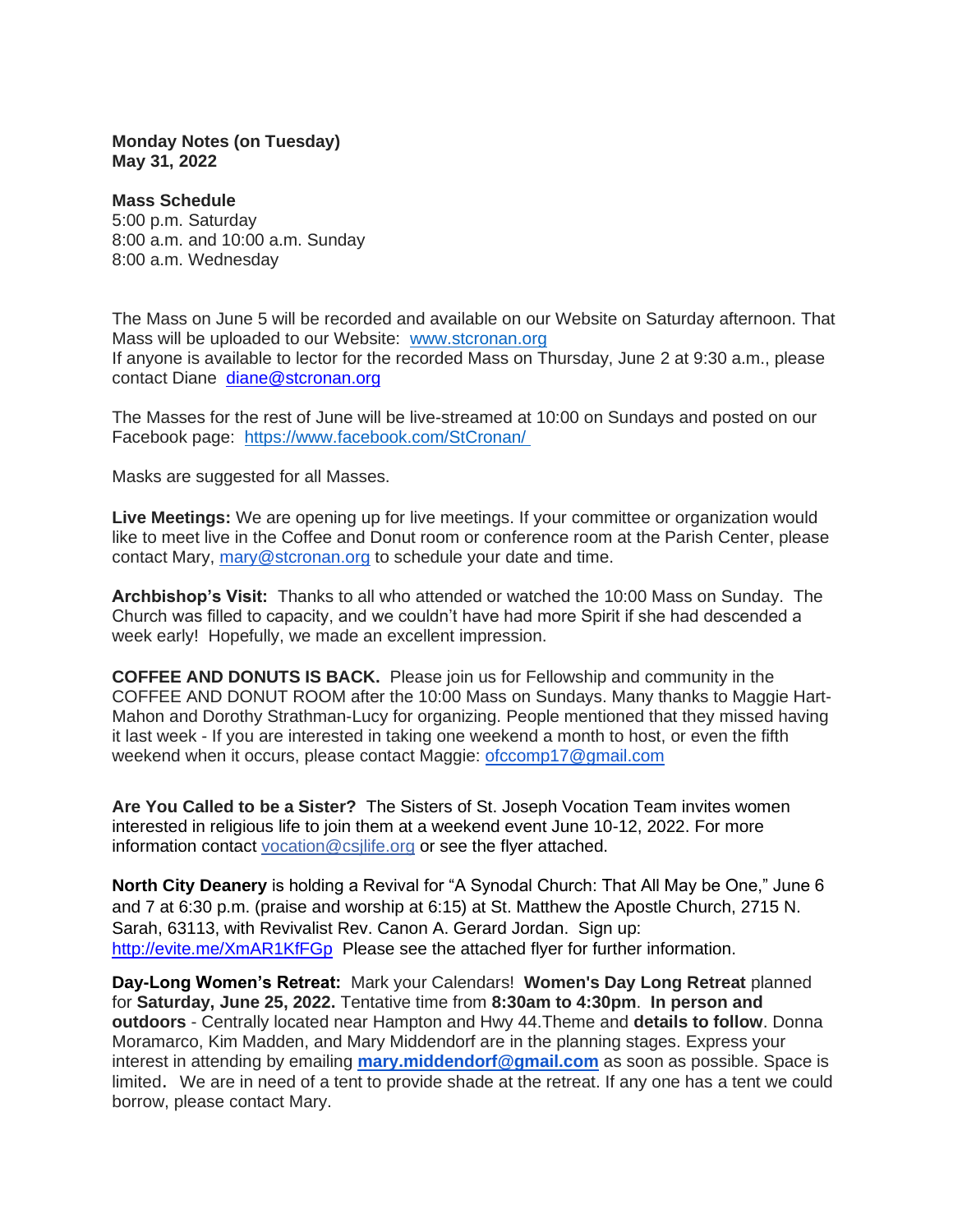**Black Lives Matter Vigil,** takes place the third Friday of the Month at the corner of Manchester and Kingshighway, 5:00 – 6:00 p.m. The next vigil will take place on Friday, June 17. Please join us!

**Red Cross Volunteers:** The Red Cross is in need of volunteers in the St. Louis Area. Please see the flyer in the Chapel for more information.

**Marianist Retreat Center Summer Schedule:** This summer, the Marianist Retreat and Conference Center, located in Eureka, MO, is offering three unique retreat opportunities, and you are cordially invited! These and all summer events can be found at: <https://marianistretreat.com/blog/summertime-events-2022/>

**Transformational Journey:** A Pilgrimage to the Edmund Pettus Bridge, the National Voting Rights Museum in Selma, the National Memorial for Peace & Justice and the Legacy Museum in Montgomery, Alabama is being planned for Thursday, October 20 – Sunday, October 23. Save the dates – more details will follow as they are finalized.

**Mid-life Singles**: Are you looking for a renewed sense of purpose & belonging? Register today for a life-changing REFLECT weekend retreat at King's House Retreat Center, Belleville, IL (20 min from downtown St. Louis), on June 3-5, 2022. Cost is \$215 including meals and a single room. Visit [www.ReflectRetreat.com,](http://www.reflectretreat.com/) e-mail [reflect.stlouis@gmail.com, or](mailto:reflect.stlouis@gmail.com) call (314) 283-0044 for details.

**Compassionate St. Louis:** St. Cronan has become a member of this movement to help make our city a more compassionate place. You will be seeing their logo on our bulletins and signs. For further information, please visit their website: <https://www.compassionate-stl.org/about-us>

**Wills:** Please remember Saint Cronan's in your will. Title is St. Cronan's Catholic Church-1202 South Boyle Ave.- St. Louis, MO 63110. Our Federal I.D.# 43-0653457

**Prayers Please:** Laurel Hayes; Laurel Hayes' parents Jerry and Nancy; Robert Nathe's Mother, Eileen; Colleen Wallace's godson, Lachlan; Michelle Frank; Jennifer Lyle and Krista Rakers; Jessica; Nick Ambrose; Al Sprehe; Phil Milner; Mike's grandson, Jack; Jim Gorman; Andrew Viraugh's Father; Sharon Orlet's sister, Betty; Nancy Buck's daughter, Jeanne; Kathy Bayless; Tom Kuciejczyk-Kernan's brother, Steve; Barry Buchek's wife, Mary; Trish Curtis' mother and brother; Gavin Barrett-Hayes; Barb Sopp's cousin, Patty Struckhoff; Marie and Roland Martir's granddaughter, Madi, and great-grandson; David Gaillardetz' father, Richard; Fr. Gerry's classmate, Fr. Pat O'Laughlin; Nick and Shirley Ambrose's daughter, Brigid Costello; Shelly Kurtz; Dorothy Lucey's brother, Leo Strathman; Varrietta Anthony; Teresa Sullivan's friend, Caroline Bucci; Kathy Stock's niece, Jill; Fr. Jack's brother, Mike; Natalie Johnson and the Johnson family; Diane Calcaterra; Nancy Buck; Nancy Buck's daughter, Nancy Hall.

If you know of anyone who is feeling disconnected from our Community or has left, please let me know by clicking here: [diane@stcronan.org.](mailto:diane@stcronan.org) Please do not reply to this email, because we don't want the names going to everyone. We will reach out to them.

## **Homily Reflection:**

Today is the Feast of the Ascension, and this is a mystery. Last year around this time, I came upon Salvador Dali's picture of the Ascension (see below, and attached). It's a mysterious picture. Salvador Dali had a tremendous way of dealing with perspectives. The focus of the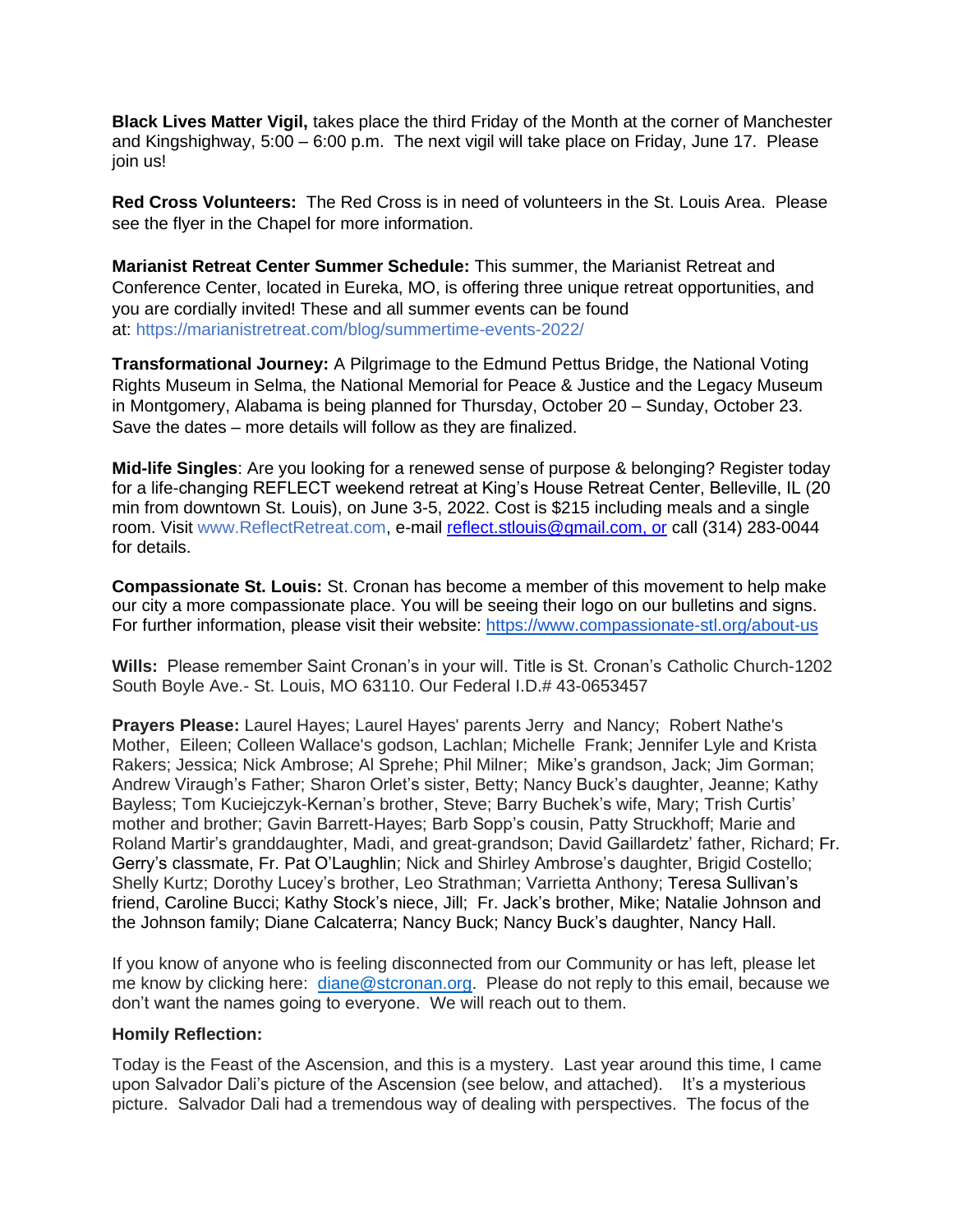picture is the feet and they're dirty because Jesus walked the earth with the disciples. You don't know if he's going up or down – that's because it's probably both, he's there but here. So Dali gives us these questions: what is going on? The background is the nucleus of an atom, the building block of life, like Jesus. There is a triangle with those hands, and the hands are like "I don't know," there's a tenseness there. When I look at our world, I'd be tense, too. And at the top, there's a woman there, it's not Mary, it's Dali's wife, whom he adored. And beneath her is the Holy Spirit. He's put that Spirit in many of his paintings. So I think the Ascension should give us questions, not answers. We need not be rigid, but look at the questions of life  $-$  is he there, is he here, is he the foundation of life, or is he not? Here also is a sunflower, which always turns toward the sun. So as we pray today, may we always turn toward the Son of God. (From Fr. Jack's homily)



Ascension of Christ By Salvador Dali

It is wonderful to be able to celebrate this Feast of Jesus' Ascension into heaven. There's some parts of the readings, though, that really make me ponder, and that is I can't imagine that the disciples with great joy, welcomed the resurrected Jesus and yet were told that for 40 days he stayed on this earth after his resurrection but when he left them, we're told that they went back to Jerusalem with great joy. It seems ironic that they would have seen Jesus crucified, seen him risen, and then all of a sudden he disappears from their midst and they would still have great joy. We know what it's like when relatives or friends move to a different state, when we lose their physical presence, we would have that twinge of sadness at missing them. Yet, Luke tells us that the disciples went back with great joy. What is Luke really trying to say? I think there is a lot of theology that is read into this by St. Luke. He tells us that Jesus ascended after 40 days, and we know that in the Jewish faith, one would become a disciple after spending time with the Rabbi for 40 days. One would be considered a true follower who has learned a lot from the Rabbi in 40 days. So forty days the disciples had with the risen Jesus before he told them to go out and preach. Theologically, it is the mandate, after spending time with Jesus risen, that the disciples were ready to take on the mission of the Church, after those 40 days. Luke also adds that they went from there with great joy, and for Luke that is conveying the presence of Jesus in a different way. Certainly, the disciples were with him for his three years of public ministry, they witnessed his death, they saw him after Easter in his resurrection, and they knew